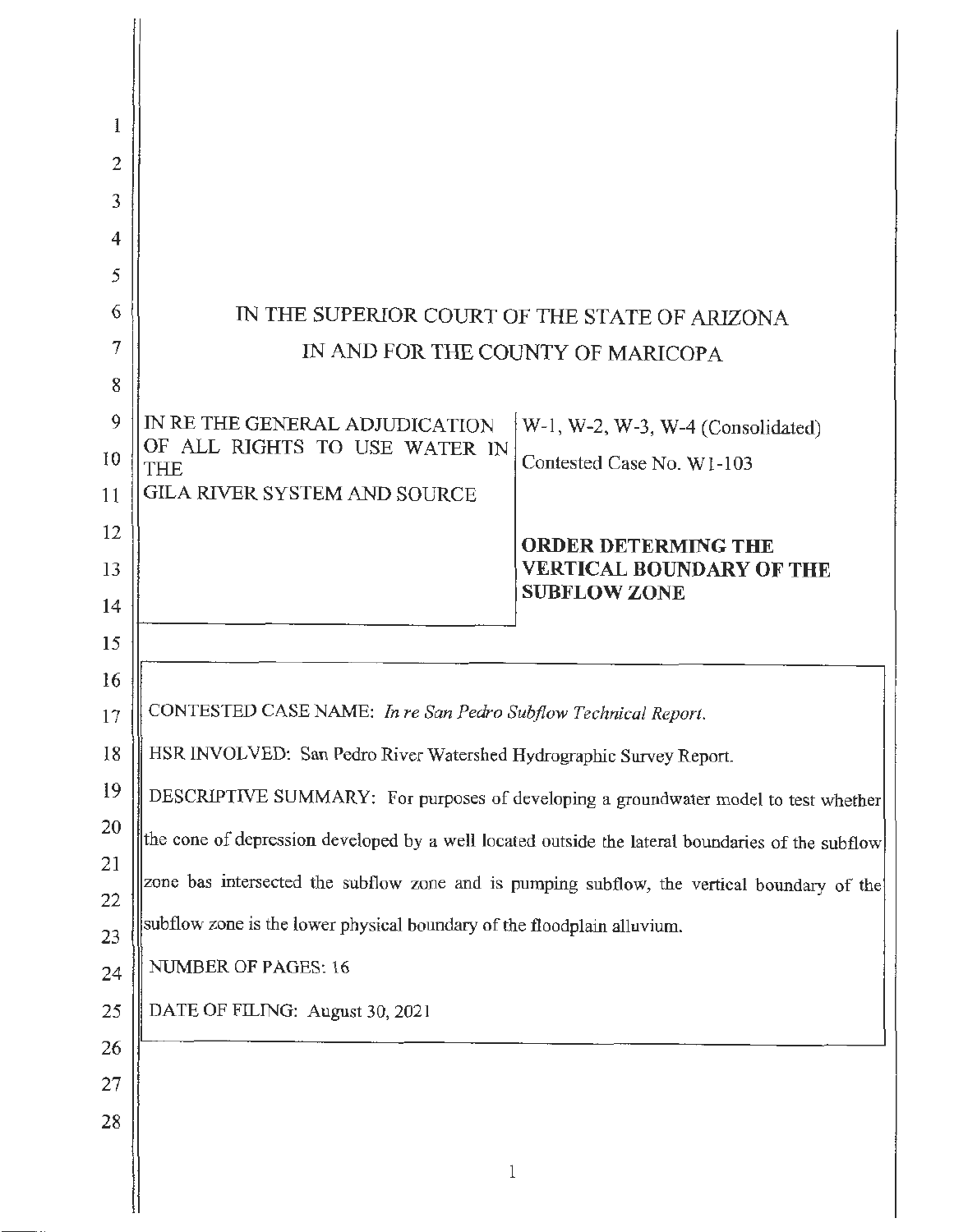l

2

3

4

5

6

7

8

9

11

At issue in this case is the legal definition of the vertical extent of the subflow zone for purposes of the Subflow Depletion test. The issue arises from the Arizona Supreme Court's discussion about the Arizona Department of Water Resources's development of a test to apply to wells located outside the subflow zone to ascertain whether these wells are pumping subflow. In *re Gen. Acfjudication of All Rights to Use Water in Gila River Sys.* & *Source,* 198 Ariz. 330, 9 P.3d 1069 (2000) *(Gila* IV); *In re Gen. Adjudication of All Rights to Use Water in the Gila River Sys.* & *Source,* 175 Ariz. 382, 857 P.2d 1236 (1993) *(Gila JI).* 

10 12 13 14 15 16 17 18 The following parties participated in this proceeding: ASARCO LLC, Arizona Public Service Company, the Arizona State Land Department, BHP Copper, Inc., Freeport Minerals Corporation, Pueblo Del Sol Water Company, Salt River Project, and the Cities of Avondale, Mesa, Phoenix, Sierra Vista and Tempe (collectively, the "Stipulating Parties"), the Gila River Indian Community, the San Carlos Apache Tribe, and the United States. The Arizona Department of Water Resources also appeared and called witnesses to testify during a short evidentiary hearing on February 22-23, 2021. The parties called four witnesses, who are experts in the fields of hydrology and groundwater modeling. On June 30, 2021, the parties submitted post-trial briefs. In addition to briefing the substantive question that was the subject of the bearing, the post-trial briefs included arguments on other procedural and substantive arguments.

19 20

21

## A. **Standing**

22 23 24 25 26 27 28 In its post-trial brief, the United States contends that the Stipulating Parties lack standing to participate in a proceeding involving the development of the subflow depletion test to be applied to wells in the San Pedro Watershed. Under Arizona law, standing does not constitute a jurisdictional issue. *Sears v. Hull*, 192 Ariz. 65, 71, ¶ 24, 961 P.2d 1013, 1019 (1998) ("Because our state constitution does not contain a 'case or controversy' provision analogous to that of the federal constitution, we are not constitutionally constrained to decline jurisdiction based on lack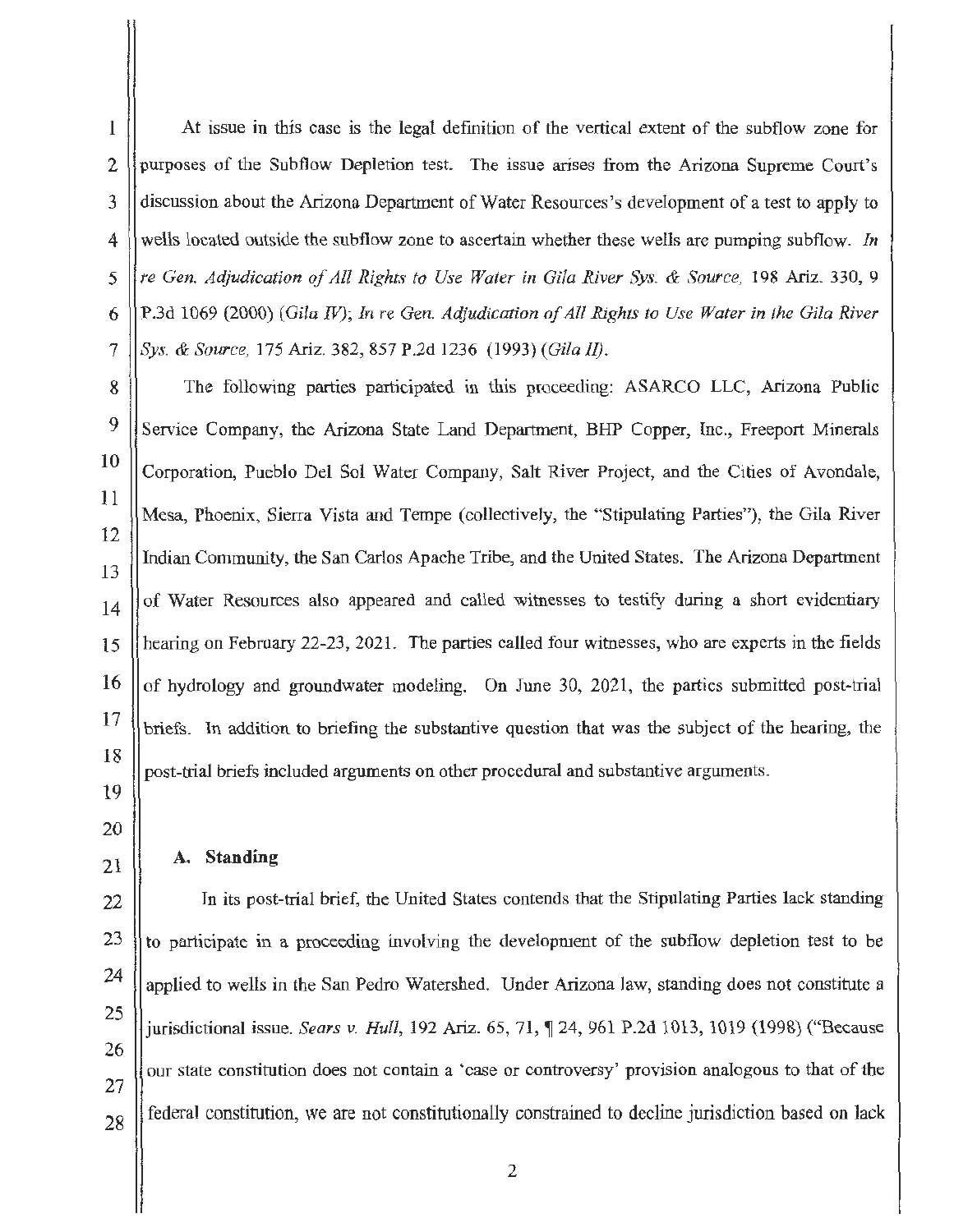I of standing."). Challenges to standing present the court with questions of judicial restraint and whether judicial economy and administration will be promoted by allowing the challenged party to appear. *Armory Park Neighborhood Ass'n v. Episcopal Cmty. Services in Arizona,* 148 Ariz. 1, 6, 712 P.2d 914, 919 (1985); *Chambers v. United Farm Workers Org. Comm., AFL-CJO,* 25 Ariz. App. 104, 106, 541 P.2d 567, 569 (1975). Standing requires that each party possess a legitimate interest in the outcome of the litigation. *See also Monroe v. Arizona Acreage LLC,* 246 Ariz. 557, 565, ¶ 31, 443 P.3d 954, 962 (App. 2019), review denied (Oct. 23, 2019).

Unlike many cases involving a limited number of parties and issues, this proceeding is part of a general stream adjudication under Title 45 of the Arizona Revised States that will determine the rights of all persons to use the waters of a river system and source. A.R.S.  $\frac{645-252}{A}$ . "River system and source" includes "all water appropriable under [A.R.S.] § 45-141 and all water subject to claims based upon federal law." A.R.S. § 45-251(4). In a bifurcated legal system of water rights, the existence of a hydrological connection between surface water and groundwater expands the scope of a general adjudication to include a number of well owners. As a part of the adjudication process, water pumped from wells must be classified in whole or in part as appropriable under § 45- 141 or excluded from the legal rules applying to prior appropriation. *Gila II,* 175 Ariz. at 386, 857 P.2d at 1240. The Court effectively directed ADWR to develop a test that will be used in that classification or, more specifically, in connection with an evidentiary presumption to determine whether water diverted by a well includes appropriable water.

This specific case was initiated to consider the tests developed by ADWR regarding well water and to resolve the objections made to those tests. It began in 2003 with a referral from the trial court to the special master to resolve objections to the Subflow Technical Report distributed by Arizona Department of Water Resources. Every Stipulating Party or its predecessor-ininterest, without exception, was a named party in 2003. *See* Minute Entry at 2 (April 17, 2003).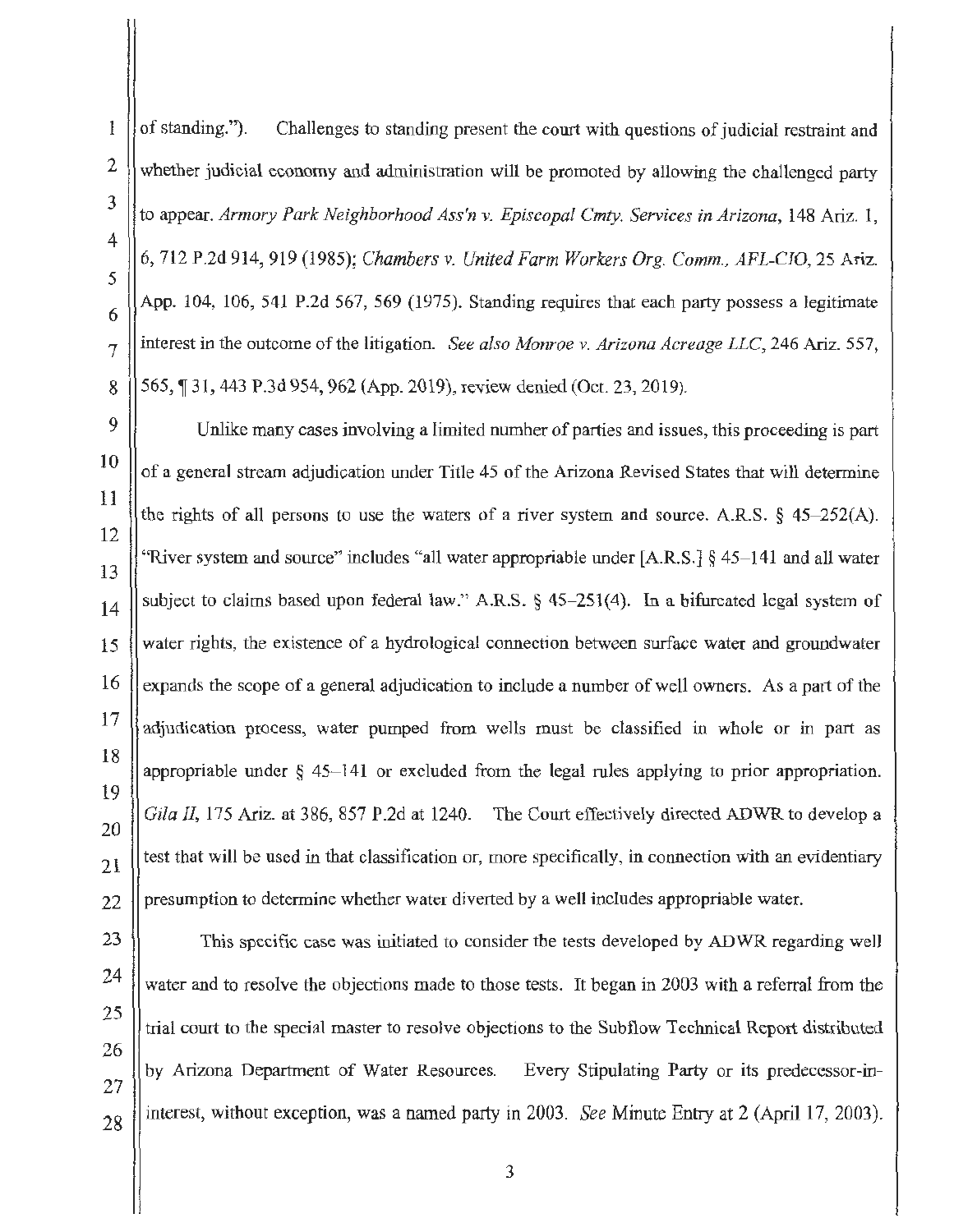For almost two decades, all of the Stipulating Parties, along with the United States, have litigated the appropriate tests to determine the extent to which a well is pumping appropriable water. In its post-trial brief, the United States failed to demonstrate any fact or circumstance that would warrant a change to the *de facto* acceptance by the prior special master and courts over the preceding 18 years of the fact that the inclusion of the Stipulating Parties in this case furthers the goals of judicial economy and administration in the determination of tests necessary to classify the water pumped from wells.

The United States questions whether the Stipulating Parties possess a legitimate interest in the outcome of the litigation by arguing that they "have not put at issue any claim tied to any well outside any subflow zone in Arizona." U.S. Post-Trial Brief at 4 (June 30, 2021). This proceeding, like the earlier proceedings that culminated in the *Gila II* and *Gila IV* decisions, does not focus on a specific well. Cases involving claims for appropriable water from wells located outside the subflow zone will be tried in separate contested cases, many of which have yet to be 16 initiated, e.g., *In re Forest Service – Coronado*, Contested Case No. W1-11-0539. Contested cases have been initiated where a well located outside the subflow zone provides a source of water and involves one or more Stipulating Parties. *See, e.g., In re Magma Copper - Mining*, Contested Case No. Wl-11-2428; *In re Magma Copper* - *Irrigation,* Contested Case No. Wl-11-2503; *In re Phelps Dodge Corporation I,* Contested Case No. Wl-11-1207.

The United States also makes a broader argument that the Stipulating Parties have "not established  $-$  or even  $-$  alleged that DWR through its model or anyone else has harmed them". U.S. Post-Trial Brief at 4. The *Gila 11* Court explained the potential for harm from a defective test prepared by ADWR: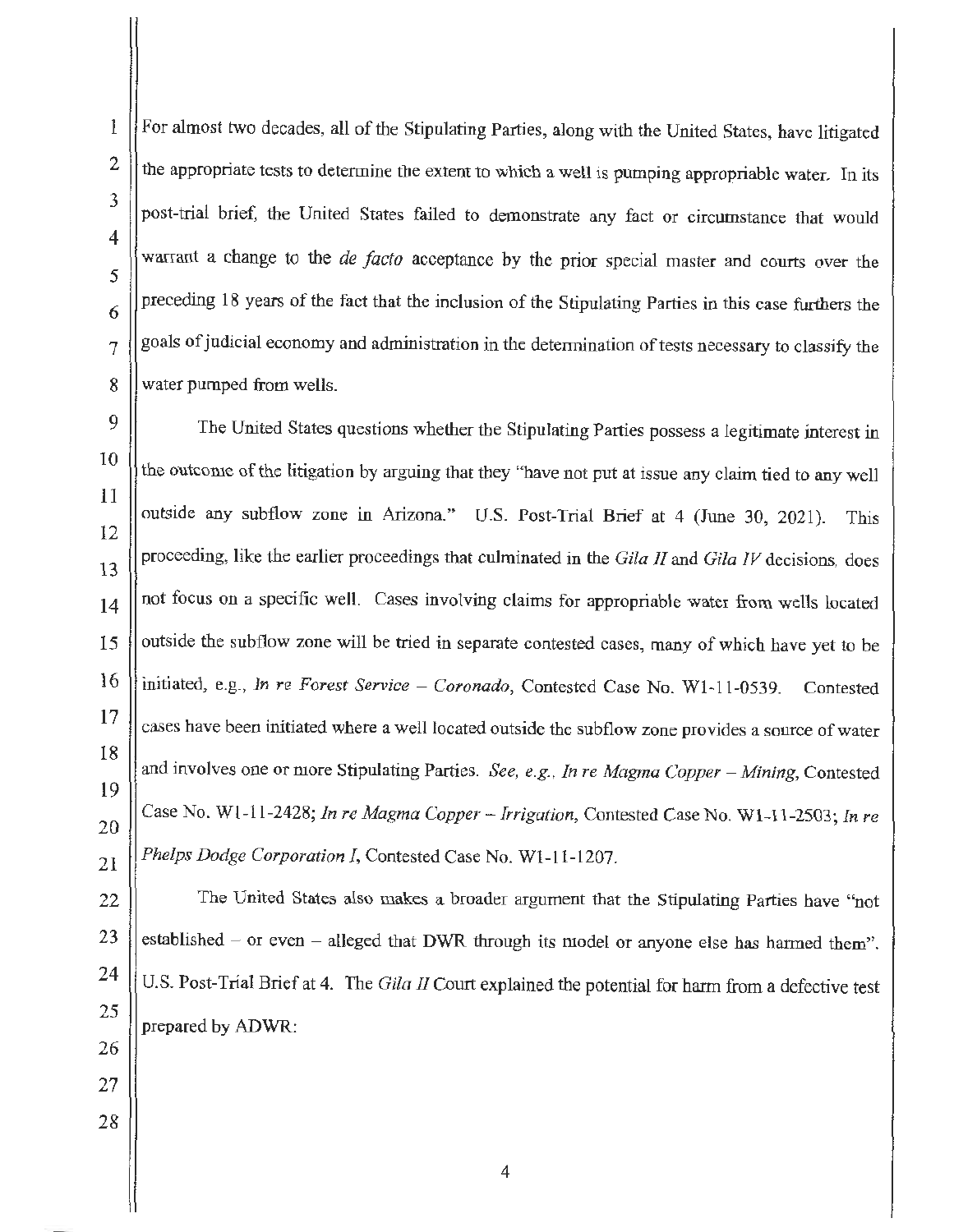[U]se of a flawed test for identifying wells pumping subflow could cause significant injustice. Many surface owners unable to mount a challenge could effectively lose their right to pump percolating groundwater, simply because their wells were improperly presumed to be pumping appropriable subflow. Considering the time, expense, and importance of accurate hydrographic survey reports, and the complex lawsuits over their correctness, it would be a senseless waste to use a flawed presumption for identifying wells pumping subflow.

*Gila* fl, 175 Ariz. at 388-389, 857 P.2d. at 1242-1243,

## **B. Subflow Depletion Test**

The United States, Gila River Indian Communjty, and the San Carlos Apache Tribe contest the need for the development of the subflow depletion test. The United States argues that "well-based appropriation claims" should continue to be litigated based on *pre-Gila IV* case law without the use of any tests developed by ADWR. U.S. Post-Trial Brief at 10. This proceeding is limited to the single question identified in the Minute Entry and therefore, the issue raised by the United States will not be addressed here but will be addressed in a more appropriate forum.

16 17 18 19 20 21 22 23 24 26 The Gila River Indian Community argues that the Subflow Depletion Test need not be developed before the issuance of a final decree. It argues that the subflow depletion test is unnecessary except for purposes of enforcing any final decree entered. The San Carlos Apache Tribe also argues that the subflow depletion test has limited use. It states that the subflow depletion test "would only be useful as a defense by well owners, upon whom the burden would rest, to prove that the cone of depression test bas inaccurately determined that the cones of depression of their specific wells intersect the subflow zone, and their wells are therefore subject to the jurisdiction of the adjudication." San Carlos Apache Tribe's Post-Trial Brief Re: Vertical Extent of the Subflow Zone at 3 (June 30, 2021). These two parties have asserted their opposition to the development of a Subflow Depletion Test in their objections to the Report of the Special

25 27 28

1

2

3

4

5

6

7

8

9

10

11

12

13

14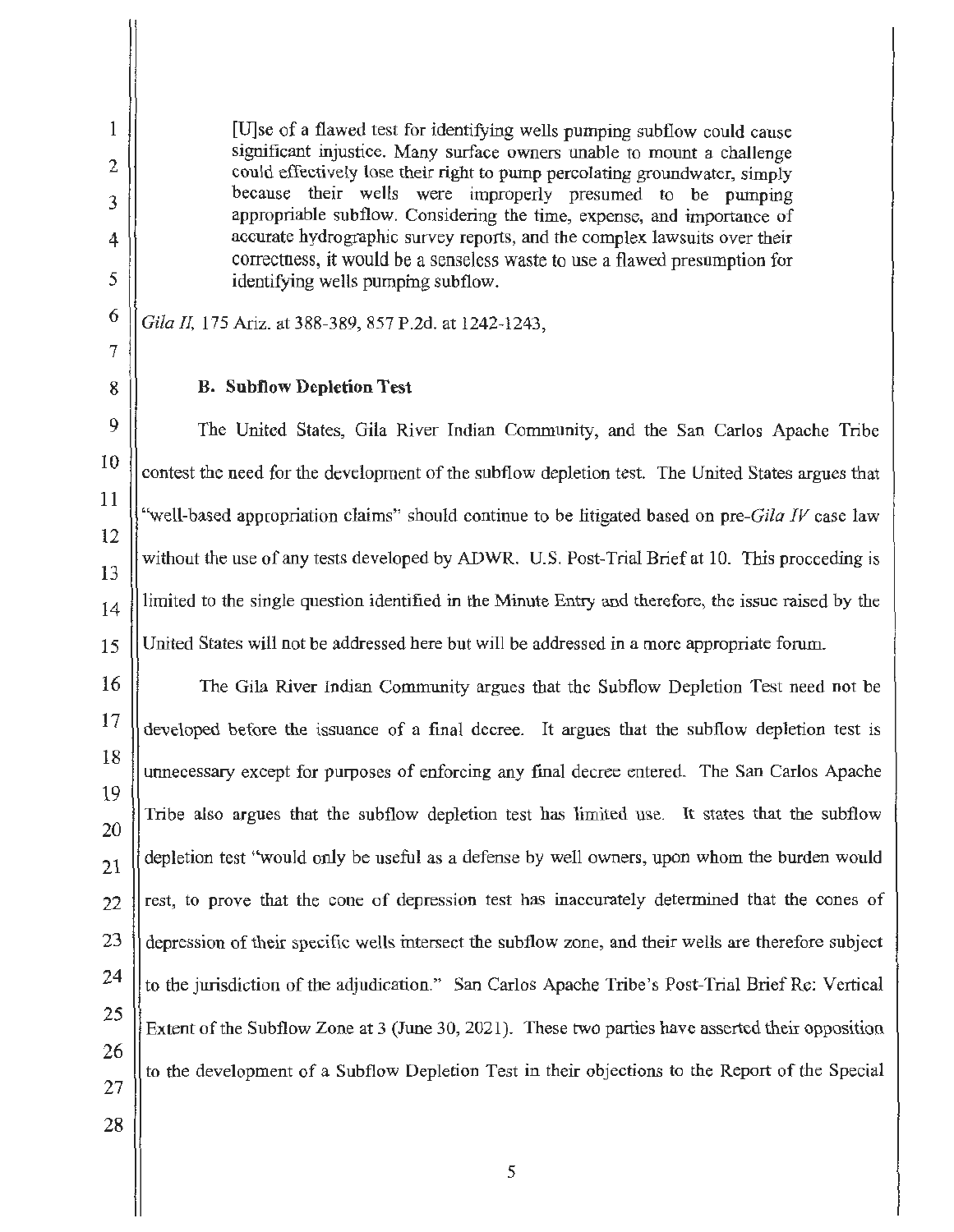Master on Methodology for Determination of Cone of Depression (November 14, 2018) and are not addressed here.

Arizona Department of Water Resources is building a groundwater model using a computer software program known as MODFLOW. This program is considered the industry standard for modelling groundwater flow. [Hudson 022221 : 161]. Arizona Department of Water Resources will incorporate field data into that model to simulate the groundwater system and the changes to that system from influences such as a well. The United States makes two procedural arguments directed at the groundwater modelling undertaken by ADWR for the Subflow Depletion Test. It argues that any consideration of the initial model prepared by ADWR is moot because ADWR has revised that model. It further contends that the revised model is not ripe for review because ADWR has not completed the model. This proceeding neither evaluates the initial model nor examines the new model. It does not address the design of the MODFLOW groundwater model currently under development for use as a subflow depletion test except as it pertains to the issue at hand, i.e., the depth of the subflow zone. The need for accurate test results to provide clear and convincing evidence in the adjudication of legal water rights requires ADWR to build a groundwater model consistent with the parameters set by the Court. This proceeding focuses on a single parameter that must be incorporated into any version of the groundwater model that will perform the evidentiary function envisioned by the *Gila IV* Court.

## **C. Vertical Boundary of the Subflow Zone**

The determination of the vertical boundary of the subflow zone affects the results of a subflow depletion test. [Inwood 022221:64; Hudson 022221:151-153, 162-164, 170-177; Mock 022321:14-17; Ford 022321:31-32; Cross 022321:55]. In general, the greater the depth of the aquifer that the groundwater model treats as part of the subflow zone, the more water that will be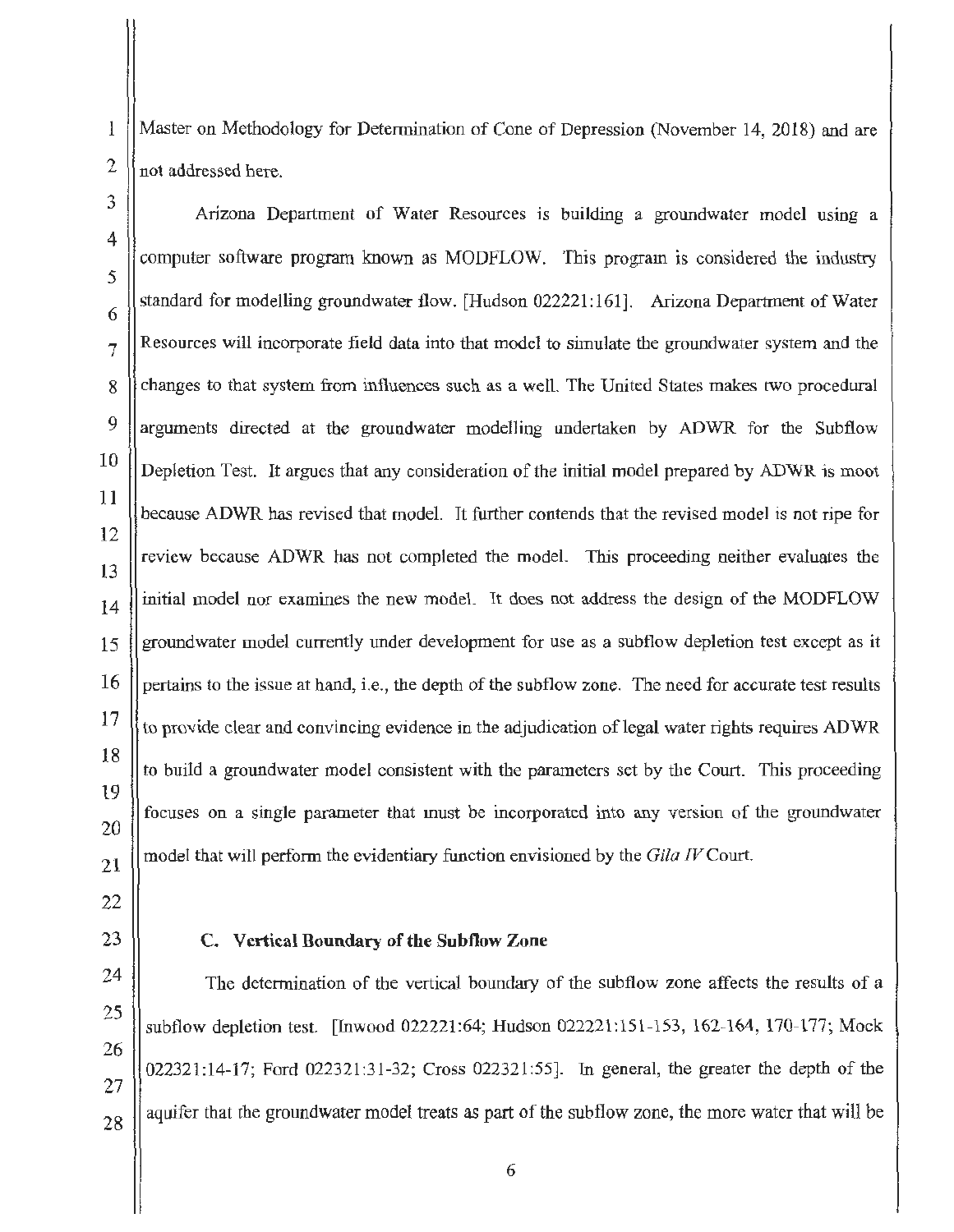attributed to the pumping of the well and, thus, the greater the amount of the depletion. [Hudson  $022221:152$ , 164]. Consequently, if the vertical boundary of the subflow zone is placed too deep in an aquifer, the risk exists that the amount of depletion will be overstated. [Hudson 022321; 177; Ford 022321: 29, 31; Cross 022321: 55, 178]. If the vertical boundary is not set deep enough within the aquifer, using the same reasoning, the subflow depletion created by a well will be understated.

Other than the United States, which described the vertical boundary of the subflow zone as a "hypothetical feature," (United States Post Trial Brief at 9) none of the remaining parties dispute that the subflow zone, for purposes of the subflow depletion test, extends vertically through the entire depth of the floodplain Holocene alluvium and any Pleistocene alluvium. Stipulation 113 at 3 (January 19, 2021). No party objected to the Stipulation and the agreement that the subflow zone for the San Pedro River watershed should be modelled by ADWR without attempting to differentiate between floodplain Holocene alluvium and floodplain Pleistocene alluvium is accepted. The Stipulating Parties argue that the subflow zone does not include basin fill deposits and does not extend to bedrock. Stipulation  $\P\P$  8, 13 at 2, 3. It is their position that the vertical boundary of the subflow zone is the plane between the floodplain alluvium and the basin fill. In contrast, the Gila River Indian Community and the San Carlos Apache Tribe argue that the subflow zone extends much deeper and the bedrock underlying the aquifer serves as the lower boundary of the subflow zone.

28

The proceedings to define the subflow zone began in 1987 when eleven cities, including three of the Stipulating Parties, brought a motion in front of Judge Goodfarb concerning the treatment of wells in the General Adjudication. *Gila II,* 175 Ariz. at 385, 857 P.2d at 1239. Judge Goodfarb fashioned a test to be applied to wells based on an examination of surface and groundwater interaction. The decision, rejected by the Court, defined subflow by substituting the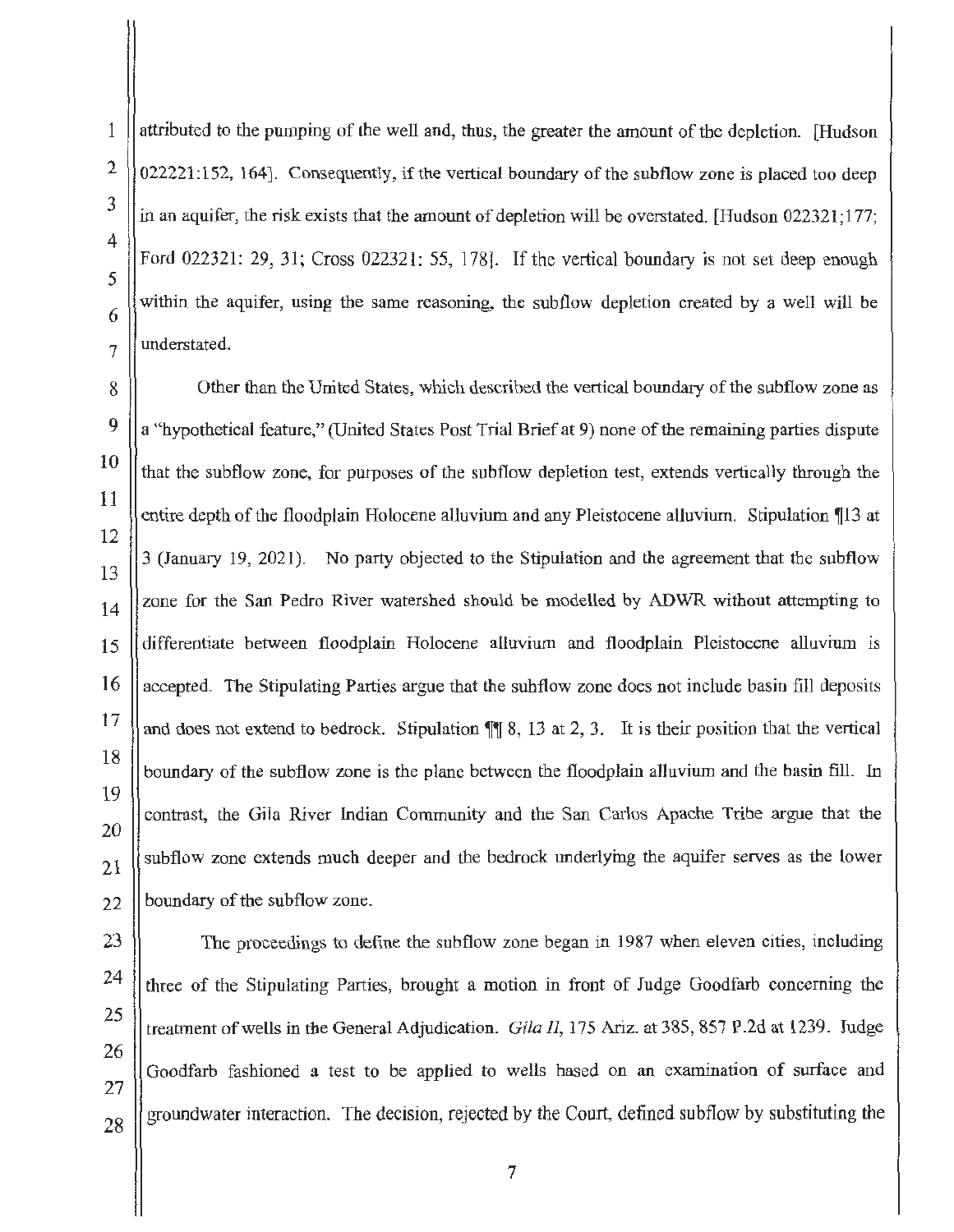impact of pumping on streamflow for a determination of the whether the pumped water was part of the streamflow. *See Gila IV*, 198 Ariz. at 336, ¶ 10, 9 P.3d at 1075; *Gila II*, 175 Ariz. at 392, 857 P.2d at 1246.

In this case, the San Carlos Apache Tribe argues that as water from the basin fill layer flows vertically into floodplain alluvium and the diversion of that water will, in time, deplete the river flow, the appropriate measure of subflow depletion should include the water pumped from basin fill. Although the diversion of water may not affect the streamflow if there is sufficient recharge and sources of water from other parts of the aquifer, the expert witnesses' testimony generally supports the hydrological explanation provided by the San Carlos Apache Tribe. [Cross 022321:9-10; Hudson 022221:181 , 189-190]. The law as set forth in *Gila II* does not, however,  $13$  support an expansive subflow zone. Subflow is a narrow concept and, therefore, the quantification of subflow depletion must be constrained to only the depletion of that water that is subflow at the time it is depleted. Subflow is water that is part of the stream. *Maricopa County Mun. Water Conserv. Dist. No. 1 v. Southwest Cotton Co.,* 39 Ariz. 65, 95, 4 P.2d 369, 380 (1931). Subflow is not percolating water on its way to the stream. *Gila 11,* 175 Ariz. at 392, 857 P.2d at 1246. Subflow depletion does occur, and should be accounted for in the groundwater model, at the interface between the floodplain alluvium and the basin fill when subflow is drawn down into the basin fill due to pumping the basin fill. [Hudson 022321;165-166, 168, 182, 202).

The apparent simplicity that the bifurcated system of law governing water rights may have offered more than a century ago has been increasingly replaced by complexity where technology has advanced and forced the recognition that water rights must be adjudicated from surface and groundwater sources that are hydrologically connected. *See Silver v. Pueblo del Sol Water Company,* 44 Ariz. 553, 423 P.3d 348 (2018). The *Gila 11* Court was well aware of the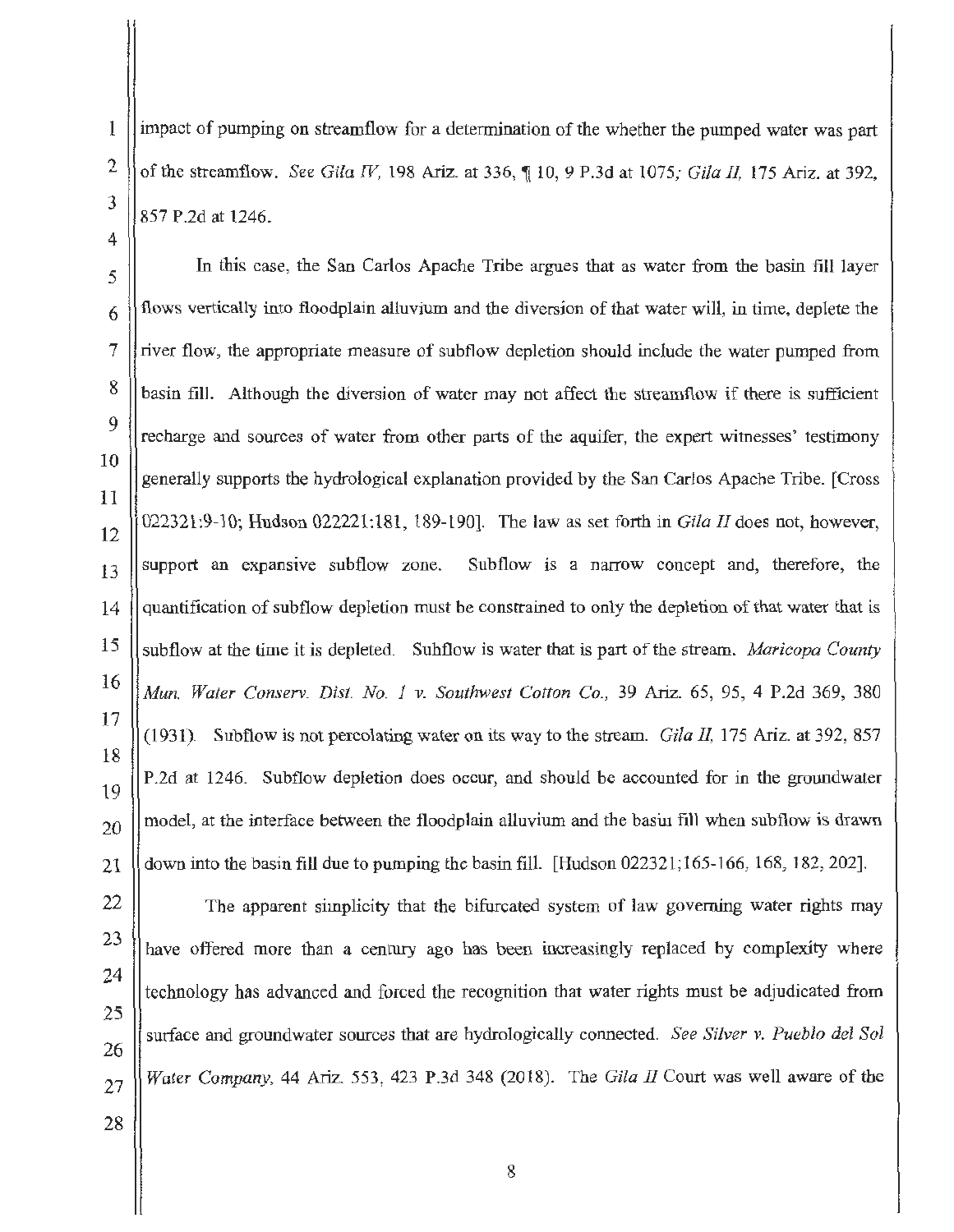| 1              | impact of its decision that retained the narrow definition of subflow on the respective rights of                                                                                                                                                                                                                                                                                                                                                                                                                                                                                                                                                            |  |
|----------------|--------------------------------------------------------------------------------------------------------------------------------------------------------------------------------------------------------------------------------------------------------------------------------------------------------------------------------------------------------------------------------------------------------------------------------------------------------------------------------------------------------------------------------------------------------------------------------------------------------------------------------------------------------------|--|
| 2              | potentially competing water users:                                                                                                                                                                                                                                                                                                                                                                                                                                                                                                                                                                                                                           |  |
| 3              | Thus, we reaffirm Southwest Cotton's narrow concept of subflow. We                                                                                                                                                                                                                                                                                                                                                                                                                                                                                                                                                                                           |  |
| 4              | realize this does not solve the problems of equitably apportioning all<br>available water in the state between conflicting interests and claims of                                                                                                                                                                                                                                                                                                                                                                                                                                                                                                           |  |
| 5<br>6         | groundwater users and surface appropriators. We believe, however, that<br>in this area of the law, as much or more than any other, any appropriate<br>change in existing law must come from the legislature.                                                                                                                                                                                                                                                                                                                                                                                                                                                 |  |
| $\overline{7}$ | Gila II, 175 Ariz. at 393, 857 P.2d at 1247.                                                                                                                                                                                                                                                                                                                                                                                                                                                                                                                                                                                                                 |  |
| 8              | Following the remand of the case from the Gila II Court, Judge Goodfarb applied                                                                                                                                                                                                                                                                                                                                                                                                                                                                                                                                                                              |  |
| 9              |                                                                                                                                                                                                                                                                                                                                                                                                                                                                                                                                                                                                                                                              |  |
| 10             | a different analytical approach focused on a stable geologic formation beneath and                                                                                                                                                                                                                                                                                                                                                                                                                                                                                                                                                                           |  |
| 11             | connected to the stream. He explained:                                                                                                                                                                                                                                                                                                                                                                                                                                                                                                                                                                                                                       |  |
| 12             | This Court believes the proper terminology for the geologic unit which defines                                                                                                                                                                                                                                                                                                                                                                                                                                                                                                                                                                               |  |
| 13             | "subflow" is the "saturated floodplain Holocene alluvium." That term is used<br>deliberately. Both the Holocene or younger alluvium and the basin fill are<br>descended from the same source, the rock of uplifting mountains. While the<br>depositional processes were somewhat different, where these units meet it is<br>sometimes difficult to discern the differences between one type of eroded,<br>depositional debris from another, particularly when they may both be saturated<br>and water bearing. Moreover, water, when it fills the porosity of a geologic unit,<br>doesn't know the difference between what is "subflow," younger alluvium or |  |
| 14             |                                                                                                                                                                                                                                                                                                                                                                                                                                                                                                                                                                                                                                                              |  |
| 15             |                                                                                                                                                                                                                                                                                                                                                                                                                                                                                                                                                                                                                                                              |  |
| 16             |                                                                                                                                                                                                                                                                                                                                                                                                                                                                                                                                                                                                                                                              |  |
| 17             | However, only the younger Holocene alluvium can pass the test of<br>basin fill.<br>"subflow" as it is the only stable geologic unit which is beneath and adjacent to                                                                                                                                                                                                                                                                                                                                                                                                                                                                                         |  |
| 18             | most rivers and streams, except those in the mountains where bedrock surrounds                                                                                                                                                                                                                                                                                                                                                                                                                                                                                                                                                                               |  |
| 19             | the flow.                                                                                                                                                                                                                                                                                                                                                                                                                                                                                                                                                                                                                                                    |  |
| 20<br>21       | Order at 56 (June 30, 1994) ("Goodfarb Order").                                                                                                                                                                                                                                                                                                                                                                                                                                                                                                                                                                                                              |  |
| 22             | Judge Goodfarb found that the subflow zone consists of the floodplain alluvium that must                                                                                                                                                                                                                                                                                                                                                                                                                                                                                                                                                                     |  |
| 23             | be "differentiated from adjacent geologic units such as tributary aquifers and the basin-fill aquifer                                                                                                                                                                                                                                                                                                                                                                                                                                                                                                                                                        |  |
| 24             | which discharge into it or receive discharge from it." Goodfarb Order at 34. He reinforced his                                                                                                                                                                                                                                                                                                                                                                                                                                                                                                                                                               |  |
| 25             |                                                                                                                                                                                                                                                                                                                                                                                                                                                                                                                                                                                                                                                              |  |
| 26             | decision that the subflow zone does not extend into the basin fill with the explicit language that                                                                                                                                                                                                                                                                                                                                                                                                                                                                                                                                                           |  |
| 27             | "[e]ven though there may be a hydraulic connection between the stream and its floodplain                                                                                                                                                                                                                                                                                                                                                                                                                                                                                                                                                                     |  |
| 28             |                                                                                                                                                                                                                                                                                                                                                                                                                                                                                                                                                                                                                                                              |  |
|                | 9                                                                                                                                                                                                                                                                                                                                                                                                                                                                                                                                                                                                                                                            |  |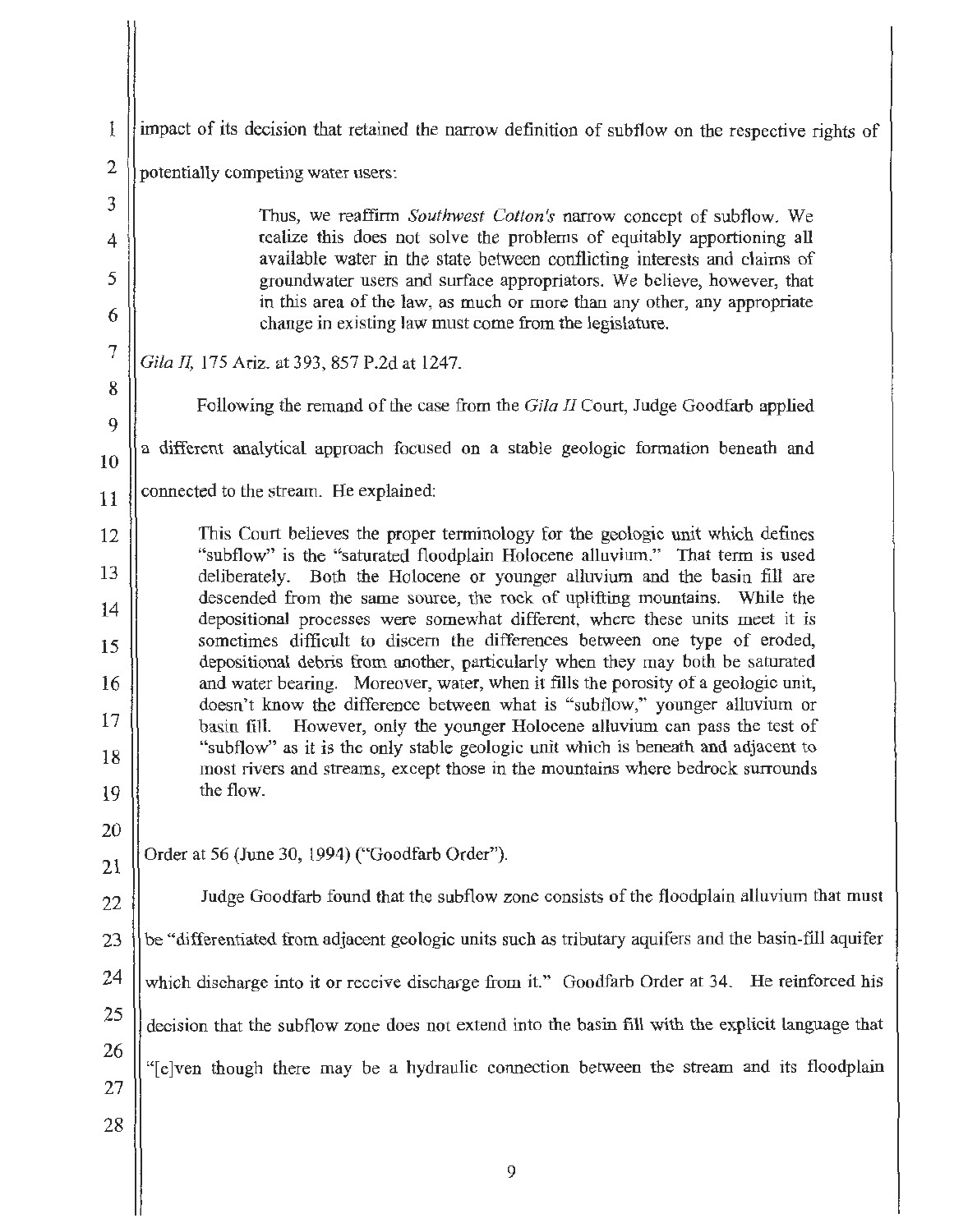alluvium to an adjacent tributary aquifer or basin-fill aquifer, neither of the latter two or any part of them may be part of the 'subflow' zone." Goodfarb Order at 65.

respects"', because it was based on a "geological feature that is a distinct, mapable, geologic unit"

that "exists adjacent to and beneath the stream" is "more closely associated with the river than

with surrounding aquifers" and properly excludes "tributary aquifers" and saturated basin fill.

The *Gila IV* Court upheld that the definition of subflow crafted by Judge Goodfarb, "in all

1

Order at 58. The

illustration, duplicated

in *figure* 1, further

reinforces the

determination that the

subflow boundary exists

28

*Gila IV*, 198 Ariz. at 339, n.5, 124, 9 P.3d at 1078. Neither Judge Goodfarb nor the *Gila IV* Court defined the subflow zone as two-dimensional, i.e., length and width. The subflow zone defined by the trial court and approved in *Gila IV* exists within the three-dimensional floodplain aquifer that has length, width, and depth, i.e., a vertical boundary. Judge Goodfarb described his methodology as a "building block method to find proper parameters of the subflow zone laterally and vertically". Goodfarb Order at 35. He found that the weight of the evidence points to the saturated floodplain Holocene alluvium as the most credible "subflow zone. Its lateral and vertical limits have existed for some 10,000 or more years." Goodfarb **INNER VALLE** 



Figure 1. Illustration of floodplain aquifer as distinct from the underlying between the floodplain basin fill (regional) aquifer. Source: Goodfarb Order at 11.

 $1$  *Gila IV*, 198 Ariz. at 344, ¶ 48, 9 P.3d at 1083.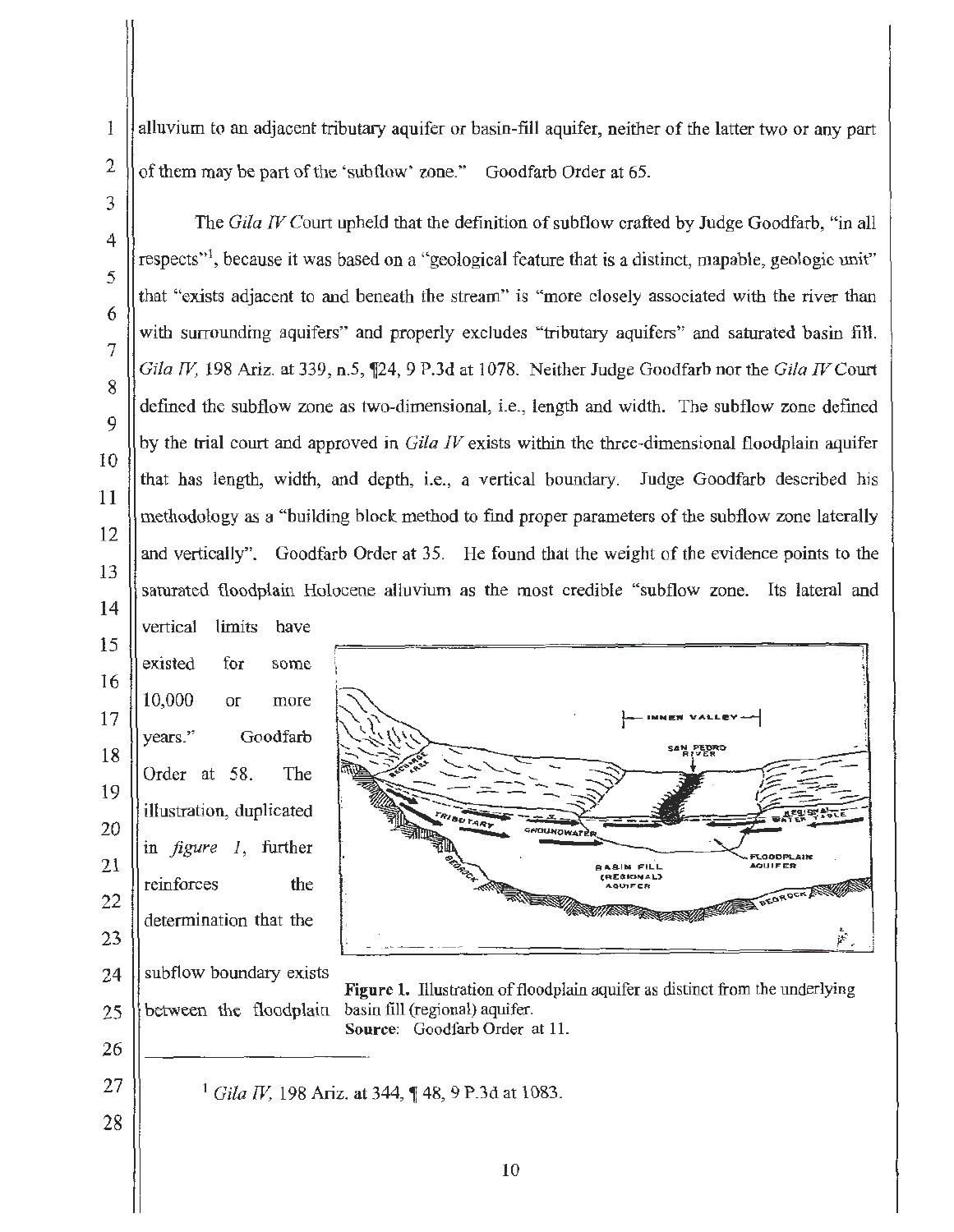1 2 3 4 5 6 7 8  $\mathbf Q$ aquifer and basin fill. Gila IV affirmed the Goodfarb Order and held that the floodplain Holocene alluvium defines and limits the depth as well as the breadth of the subflow zone. Thus, the vertical boundary of the subflow zone for purposes of building a groundwater model to calculate subflow depletion for wells located outside the lateral boundaries of the subflow zone in the San Pedro River watershed is the boundary between the floodplain alluvium and the basin fill. The Arizona Department of Water Resources called two witnesses to testify about the development of the groundwater model. Mr. Inwood testified that Layer 1 of the ADWR model

currently includes Holocene and Pleistocene alluvium and, in some locations, upper basin fill. [Inwood 022221:26]. He did confirm that an additional layer that only includes the floodplain alluvium could be added to the model. [Inwood 022221:62]. As Mr. Inwood testified, ADWR can distinguish between the geological material in some areas but other areas may be difficult [Inwood 022221:30-31]. The relevant inquiry becomes the amount of data necessary to achieve the level of certainty and accuracy necessary to properly model those difficult areas.

15 16 17 18 19 20 Alluvium and basin fill materials will intermingle at the boundary between the geological layers precluding the delineation of an exact border. Accordingly, absolute certainty is not possible. The necessary accuracy of the designated boundary should consider the sensitivity of the calculated depletion to the depth of the layers identified as within the subflow zone. If the calculated depletion changed dramatically when the depth of the subflow zone changed minimally, then calculated depletion would be considered very sensitive to changes in depth. In that case more certainty, and thus more data, would be required, to establish the depth of the subflow zone. If, on the other hand, the calculated depletion changed minimally when the depth of the subflow zone changed substantially, then the calculated depletion would not be considered particularly sensitive to the change in depth and less certainty as to the precise depth of the

10

11

12

 $13$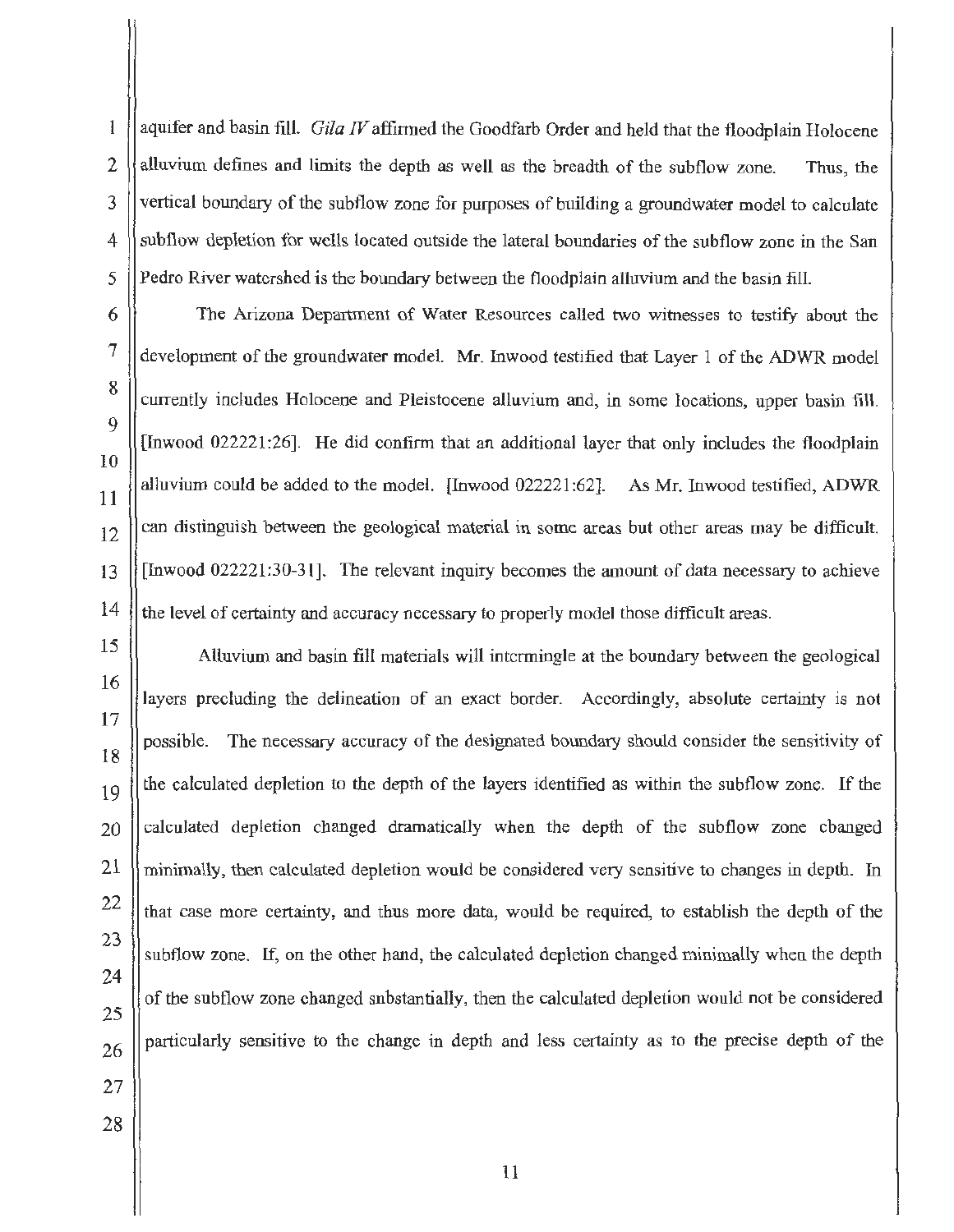floodplain alluvium, and less data about the depth of the floodplain alluvium, would be required to support the depth of the subflow zone.

Dr. Amy Hudson, who holds a Master of Science in environmental science and engineering and a Ph.D. in geoscience with a specialty in hydrogeology, effectively constructed a sensitivity test of the calculated depletion amount to the depth of the subflow zone. She prepared a synthetic or theoretical MODFLOW model, which was a simplified representation of a system with a river and an aquifer reliant on mountain front recharge with an alluvial unit and underlying basin fill. [Hudson 022221:169, 197]. The model consisted of six layers, with the top four layers having a uniform thickness of 30 feet, a fifth layer of 80 feet and sixth layer of 200 feet. [Hudson  $022221:173$ , 182]. The model results, as corrected, are consistent with the consensus of the experts, as discussed above, that as the depth of the aquifer increased so did the amount of calculated depletion. The model shows a substantial difference after one year of pumping between depletion calculated at a depth of thirty feet and depletion calculated at a depth of 200 feet, 688 cubic feet per day and 1,030 cubic feet per day, respectively. [SRP Exh. 2 at 9).<sup>2</sup>

The model also tested the sensitivity of the depletion calculation to smaller changes in the thickness of the aquifer located at the level of the floodplain allulayer thickness. The model demonstrated that the amount of depletion changed minimally as the depth of the layers moved from 30 to 120 feet in the early years although the differences increased over time as shown in Table 1 below. For example, the amount of depletion at the end of the first year at a depth of 30

- 
- 

<sup>&</sup>lt;sup>2</sup> Dr. Mock opined that the initial years of pumping primarily cause a loss of water from storage and not a loss of flow meaning that over time pumping will increasing impact the amount of flow, thereby demonstrating the importance of time in the calculations. [GRIC Exh. 001 at 6].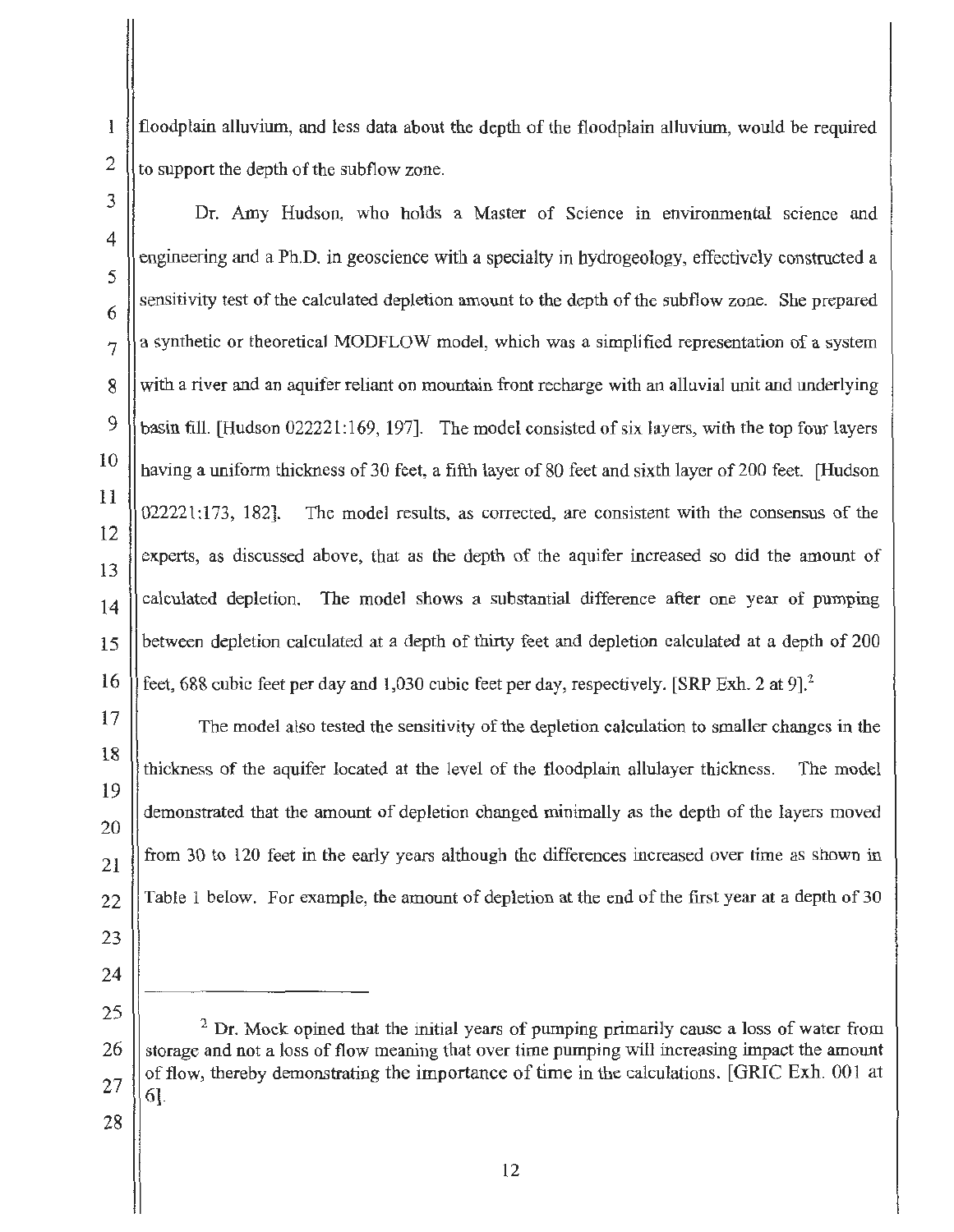1 2 feet was 688 cubic feet per day but when the depth increases by fourfold to 120 feet, the amount of depletion changed by 1.5 percent to 698 cubic feet per day.



Figure 2. The amount of subflow depletion increases because of the depth of the subflow zone, but changes in the model depth of the top layers depicting floodplain alluvium do not translate into significant changes in depletion. Source: GRIC Exh. 001, figure 1.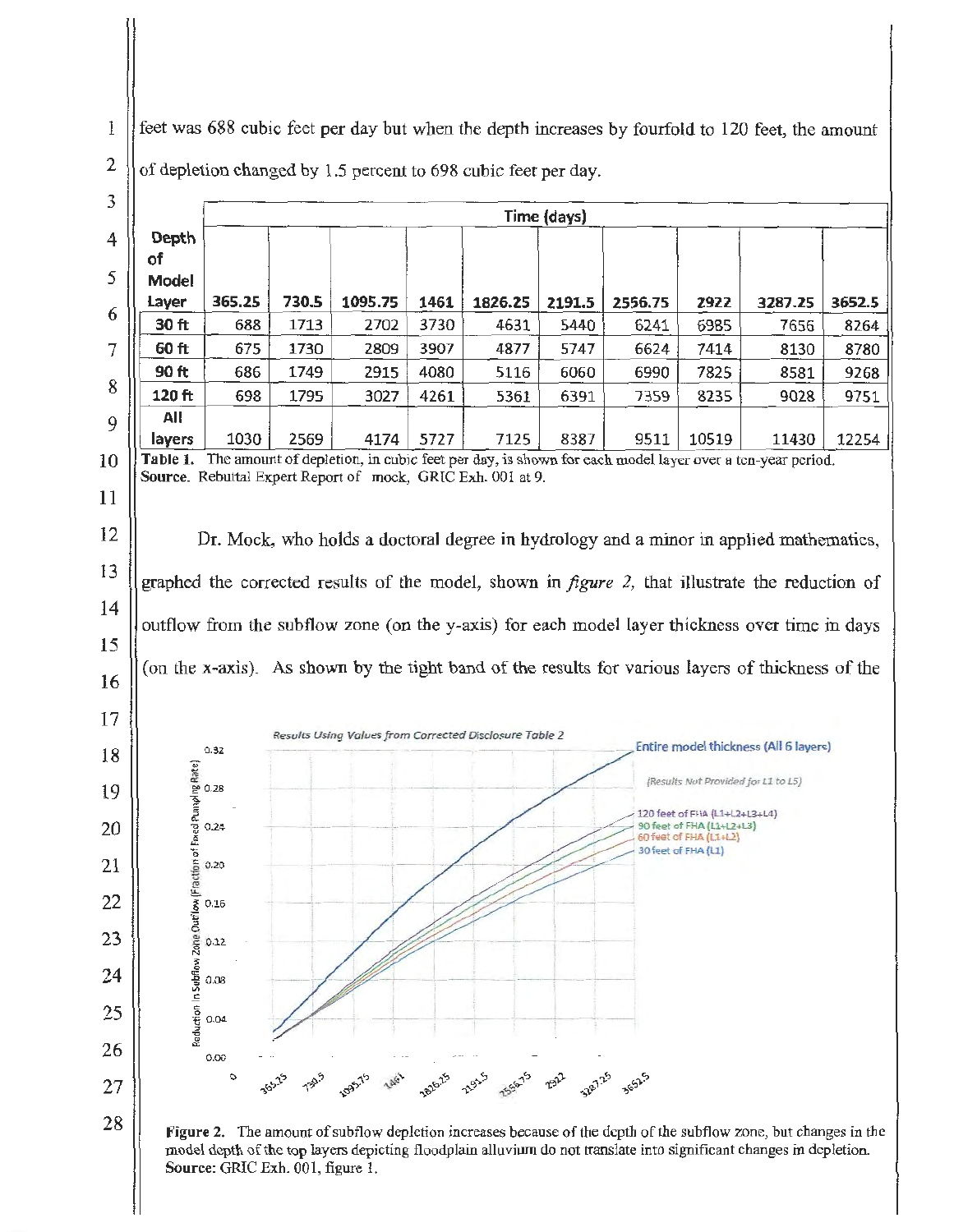floodplain Holocene alluvium, depletion results are not particularly sensitive to changes in the depth of the floodplain alluvium. [Cross 022321 :59]. Due to the level of sensitivity of the calculation to depth, less rather than more data is required to achieve the certainty needed in the model. The need for extensive data collection within the aquifer is further reduced because, as Mark Cross, a hydrogeologist with a Master of Science in hydrology, testified, the thickness of the subflow zone varies within relatively small limits within the upper 100 feet of the subsurface.  $Id$ . at 60].

As pointed out by Salt River Project, the only substantive factual dispute at trial involved the potential costs to collect the data necessary to build the groundwater model and, more specifically, the costs to drill any new boreholes if additional boreholes were necessary to differentiate between the floodplain alluvium and the basin fill in certain areas of the San Pedro River watershed. At this point, ADWR has not "made an effort in this proceeding to delineate contact between the upper basin fill and younger alluvium...." [Inwood 022221:90]. Given that this proceeding focused on the appropriate lower boundary of the subflow zone and ADWR has not undertaken the analysis of the data available to it to create the required model layer, it would be premature to make a determination on the specific data required to support a model that is intended to provide clear and convincing evidence about subflow depletion caused by a well located outside the lateral boundaries of the subflow zone.

Arizona Department of Water Resources currently has data available to it that it may use to delineate the vertical extent of the subflow zone such as well logs, geotechnical logs, and geophysical logs. [Inwood 022221:31; APS BHP Exh. 001] Jon Ford, a growidwater hydrologist and geologist with decades of experience, testified that he was able to examine the totality of available data, such as drillers' logs and pumping rates for existing wells, for an area within the San Pedro River Watershed to interpret the thickness of the floodplain alluvium, without drilling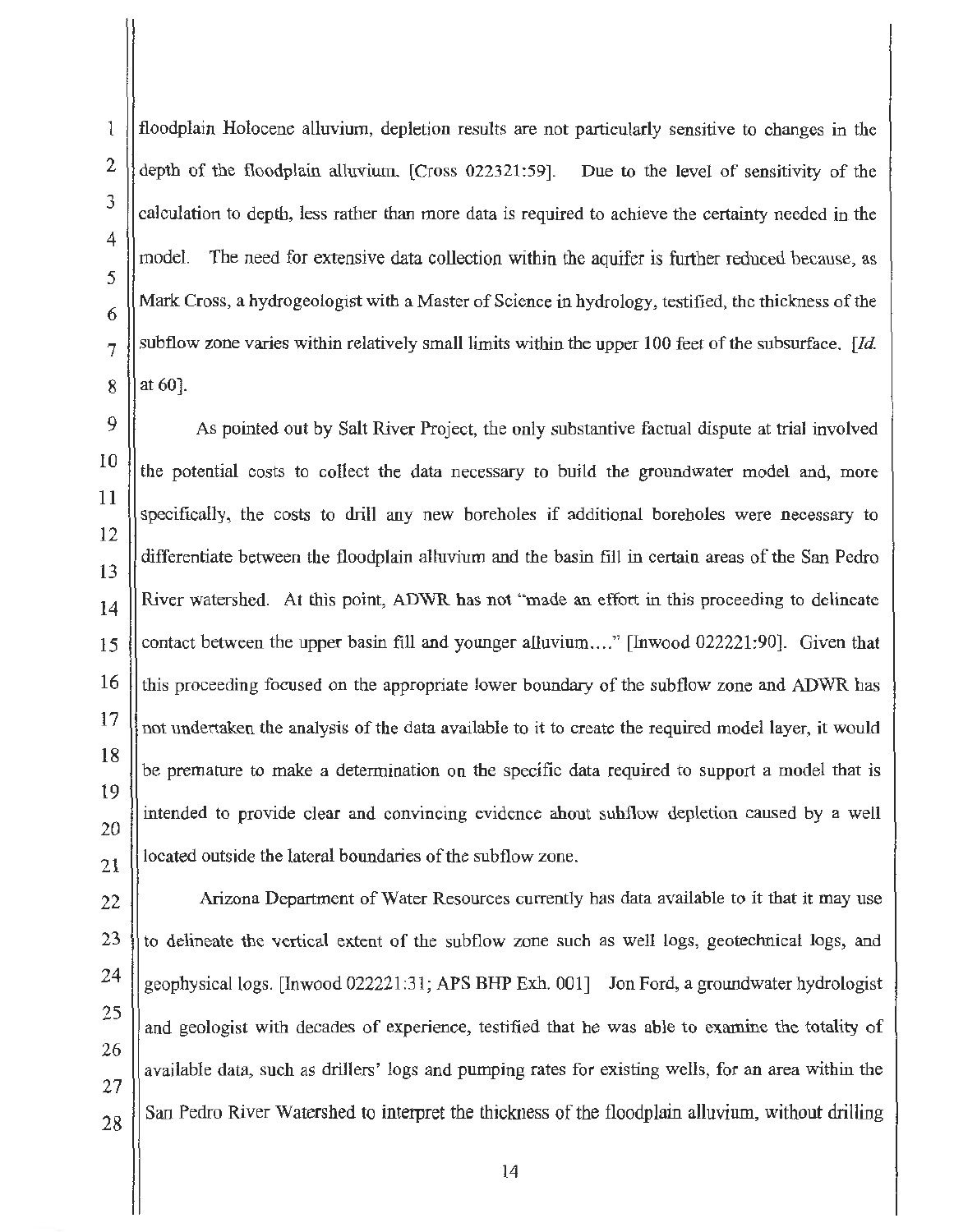any boreholes. [Ford 022321 34-36]. Mr. Cross also stressed the importance of reviewing multiple drillers' logs and other data and analyzing the data in a holistic manner. [Cross 022321:62,69]. Mr. Cross also testified that ADWR can use its analysis of that data along with its knowledge of the wells located outside the lateral boundaries of the subflow zone to identify any important data gaps that require new information and to identify the types, locations, and amounts of additional data needed. [Cross 022321:58]. He recommended that ADWR's data collection efforts focus on those locations where having additional information would have a large impact on reducing uncertainty. [Cross 022221:59-61]. For example, if there are many supply wells outside the subflow zone in a particular region, it could be more important to reduce the level of uncertainty in that area. *[Id.* at 60]. He concluded that it would be acceptable to approximate the location of the bottom of the subflow zone if "the approximation is consistent with existing data, including drillers' logs." [Cross 022321 :84-85].

15 16 17 18 19 20 21 22 Arizona Department of Water Resources should analyze the data readily available to it and exercise its professional judgment to assess the amount of new data necessary to develop the groundwater model that will serve as test of whether a particular well located outside the subflow zone is depleting the subflow zone. Once the model is completed, the parties will have an opportunity to file comments and objections, and to the extent any party believes that the model results suffer from insufficient data, the objection can be resolved in a proceeding with specific facts.

23

1

2

3

4

5

6

7

8

 $\mathbf Q$ 

10

11

12

13

14

24 25 26 27 IT IS **ORDERED** that for purposes of developing a test to calculate the amount of subflow depletion from wells located outside the lateral boundaries of the subflow zone in the San Pedro River Watershed, the vertical boundary of the subtlow zone shall be modelled as the